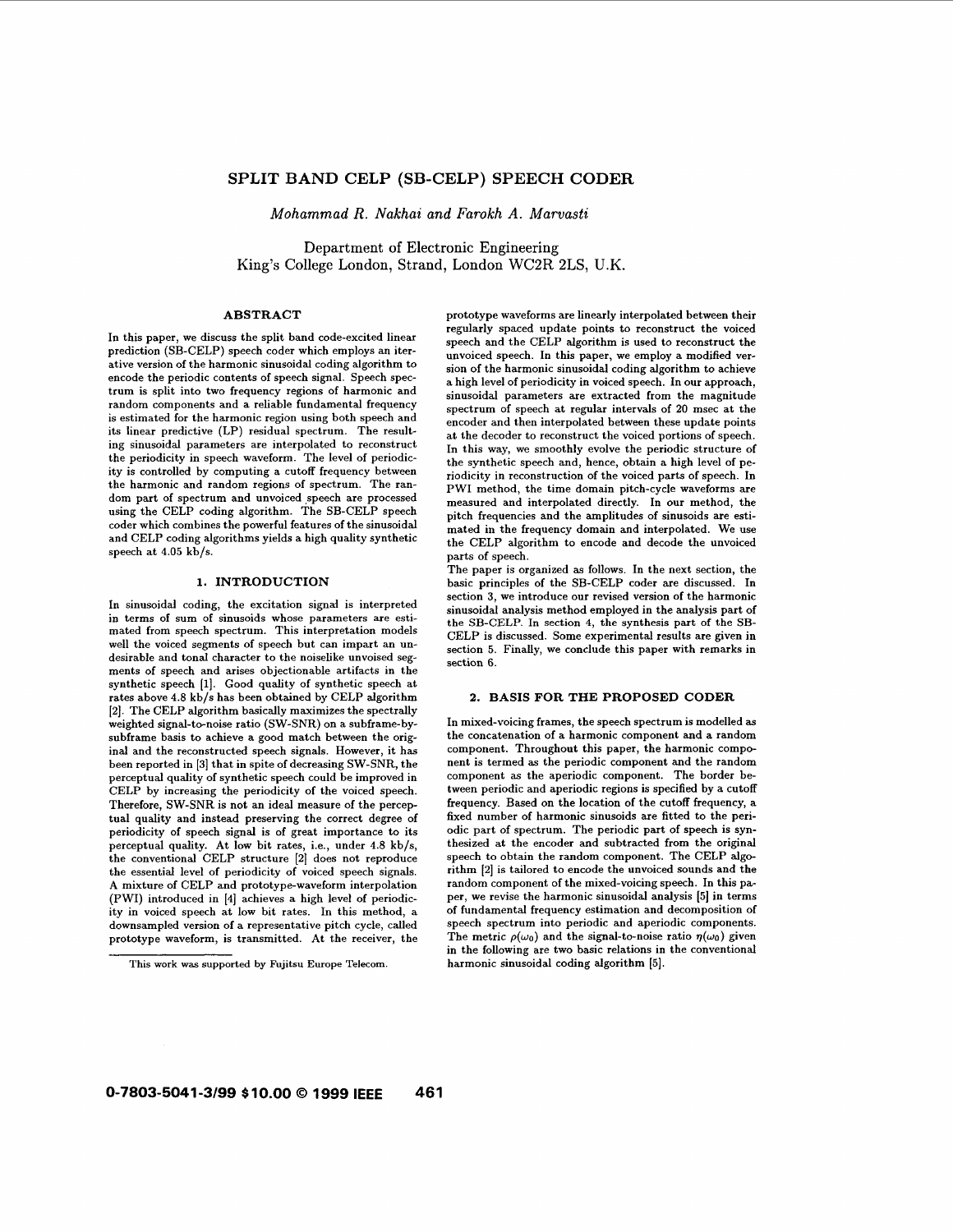$$
\rho(\omega_0) = \sum_{k=1}^{K(\omega_0)} B(k\omega_0) \{ \max_{\omega_l \in \Lambda(k\omega_0)} [A_l D(\omega_l - k\omega_0)] - \frac{1}{2} B(k\omega_0) \}
$$
(1)

$$
(\omega_0) = \frac{P_s}{P_s - 2\rho(\omega_0)}\tag{2}
$$

where

$$
D(\omega_l - k\omega_0) = \begin{cases} \frac{\sin[2\pi(\frac{\omega_l - k\omega_0}{\omega_0})]}{2\pi(\frac{\omega_l - k\omega_0}{\omega_0})} & \text{if } |\omega_l - k\omega_0| \le \frac{\omega_0}{2} \\ 0 & \text{otherwise} \end{cases}
$$
(3)

 $A(k\omega_0) = {\omega : k\omega_0 - \frac{\omega_0}{2} \le \omega < k\omega_0 + \frac{\omega_0}{2}},$ <br>  $P_s = \sum_{l=1}^{L} A_l^2,$ <br> *p*<sub>a</sub> and *i* and *i* and *i* and *i* and *i* and *i* and *i* and *i* and *i* and *i* and *i* and *i* and *i* and *i* and *i* and *i* and *i* and *i* 

η

 $A_l$  and  $\omega_l$  are the magnitude and the corresponding frequency location of a measured peak of spectrum, respectively,  $L$  is the number of measured peaks,  $\omega_0$  is a pitch candidate and  $K(\omega_0)$  is the number of harmonics of  $\omega_0$  in the speech bandwidth. The function  $B(\omega)$  is typically an interpolating function fitted to the measured set of spectral peaks  $\{A_l\}$ . The function  $D(\omega_l - k\omega_0)$  is centered at the  $k^{th}$  harmonic of pitch candidate  $\omega_0$  as defined in (3). The pitch frequency candidate which maximizes the metric in (1) is chosen as the pitch frequency estimate. The accuracy measure of fitness between an estimated harmonic set of sine-wave data and the sine-wave data measured from the original spectrum is given by  $\eta(\omega_0)$  in (2).

In section 3, we introduce a method based on the iterative versions of (1) and (2) to estimate the pitch and the corresponding cutoff frequency which splits the speech spectrum into periodic and aperiodic regions.

#### **3. ANALYSIS**

The SB-CELP speech coder is operating in two modes, i.e., sinusoidal mode for voiced speech and periodic part of the mixed-voicing frames and CELP mode for unvoiced speech and random part of the mixed-voicing frames. In sinusoidal analysis, the pitch frequency is estimated in two stages. In the first stage, **a** coarse estimate of pitch is obtained over the baseband of 1500 **Hz** of spectrum where the harmonic structure is rich and reliable. In the second stage, the coarse pitch is used to estimate the accurate pitch and the cutoff frequency. In our approach, in contrast to the conventional sinusoidal analysis *[5],* no initial average pitch is required to determine the peaks of spectrum in order to estimate the coarse pitch. In the first stage, the set of spectral peaks *{AI}* are measured by determining the location of points at which the slope changes from positive to negative. Then, all small peaks falling more than 25dB below the adjacent peaks are removed. The metric  $\rho(\omega_0)$  is evaluated for all possible pitch condidates  $\omega_0$ . The candidate which results in the largest  $\rho(\omega_0)$  is chosen as the coarse pitch estimate if the corresponding  $\eta(\omega_0)$  exceeds a voicing threshold  $T_l$ . If  $\eta(\omega_0)$  is less than  $T_l$ , the analysed spectrum belongs either to an unvoiced frame or to a voiced/mixed-voicing frame whose periodic energy in the baseband is concentrated under the first few harmonic peaks. In the latter case, as shown in Fig. 1, removing low energy harmonic peaks results in  $\sum_{\omega_l \in \Lambda(k\omega_0)}^{max} [A_l D(\omega_l - k\omega_0)] = 0$  in (1) and boosts the value of interpolating function  $B(\omega)$  over these harmonics. Hence, the term  $\frac{1}{2}B(k\omega_0)$  in (1) can be considerable



Figure 1: An example of speech spectrum with the periodic energy concentrated under the first 3 harmonics.

enough to significantly decrease the value of  $\rho(\omega_0)$  over the low energy harmonics in the baseband and lead to the classification of a voiced/mixed-voicing frame as an unvoiced frame. This error is basically due to a sharp peak of the LP envelope at low frequencies. To improve the calssification accuracy, the frame whose  $\eta(\omega_0)$  is less than the threshold  $T_l$  is passed through a LP inverse filter to form a residual signal. Then, the peak-picking and coarse pitch estimation procedures, as mentioned above, are repeated for the spectrum of the resulting residual. If the resulting  $\eta(\omega_0)$ is still less than the threshold  $T<sub>l</sub>$ , the frame is classified as unvoiced, otherwise it is passed to the second stage as a voiced/mixed-voicing frame. Inverse filtering whitens the speech spectrum and boosts the low energy regions of the spectrum which tend to be dominated by noiselike energy. This could result in a reduced periodic signal-to-noise ratio. That is why, the process of pitch estimation is mainly carried out over the speech spectrum rather than the residual signal. The objectives of the first stage are to obtain a coarse estimate of pitch and to identify the unvoiced frames. In the second stage, the locations of the frequencies are refined using the quadratic interpolation. The knowledge of coarse pitch is used in the method described in [6] to measure the underlying set of sine-wave amplitudes of spectrum  ${A<sub>l</sub>}$ . A spline interoplating function is fitted to the sinewave amplitudes to form the spectral peak envelope  $B(\omega)$ . Then a narrowed-down interval of pitch range centered at the coarse pitch is searched for the refined pitch. In the following, we introduce an iterative algorithm based on (1) and (2) to refine the coarse pitch and to estimate the cutoff frequency. Let  $\rho_m(\omega_0)$  and  $\eta_m(\omega_0)$  denote the overall values of  $\rho(\omega_0)$  and  $\eta(\omega_0)$  upto  $m^{th}$  harmonic for a refined pitch candidate  $\omega_0$ , respectively. Using (1), we can write

$$
\rho_m(\omega_0) = \rho_{m-1}(\omega_0) + \Delta \rho_m(\omega_0), \qquad m > b \qquad (4)
$$

$$
\begin{array}{l}\text{where }\\ \Delta\rho_m(\omega_0)=\end{array}
$$

where 
$$
\Delta \rho_m(\omega_0) =
$$
  
\n
$$
B(m\omega_0)\left\{ \max_{l:\omega_l\in\Lambda(m\omega_0)}[A_lD(\omega_l-m\omega_0)]-\frac{1}{2}B(m\omega_0)\right\},\,
$$

 $\rho_{m-1}(\omega_0) = \rho_b(\omega_0) + \sum_{i=b+1}^{m-1} \Delta \rho_i(\omega_0),$ 

 $\rho_b(\omega_0)$  is the value of (1) evaluated over the frequency range from 0 to  $\hat{f}$  and b is the number of harmonics in this range. We use  $\hat{f} = 500Hz$  if the coarse pitch is less than 150 Hz, and  $\ddot{f} = 1000Hz$  if the coarse pitch exceeds 150 Hz to accommodate at least three harmonics of spectrum between 0 and  $\hat{f}$ . Using  $(2)$ , we can also write

$$
\eta_m(\omega_0) = \frac{P_s^m(\omega_0)}{P_s^m(\omega_0) - 2\rho_m(\omega_0)}, \qquad m > b. \tag{5}
$$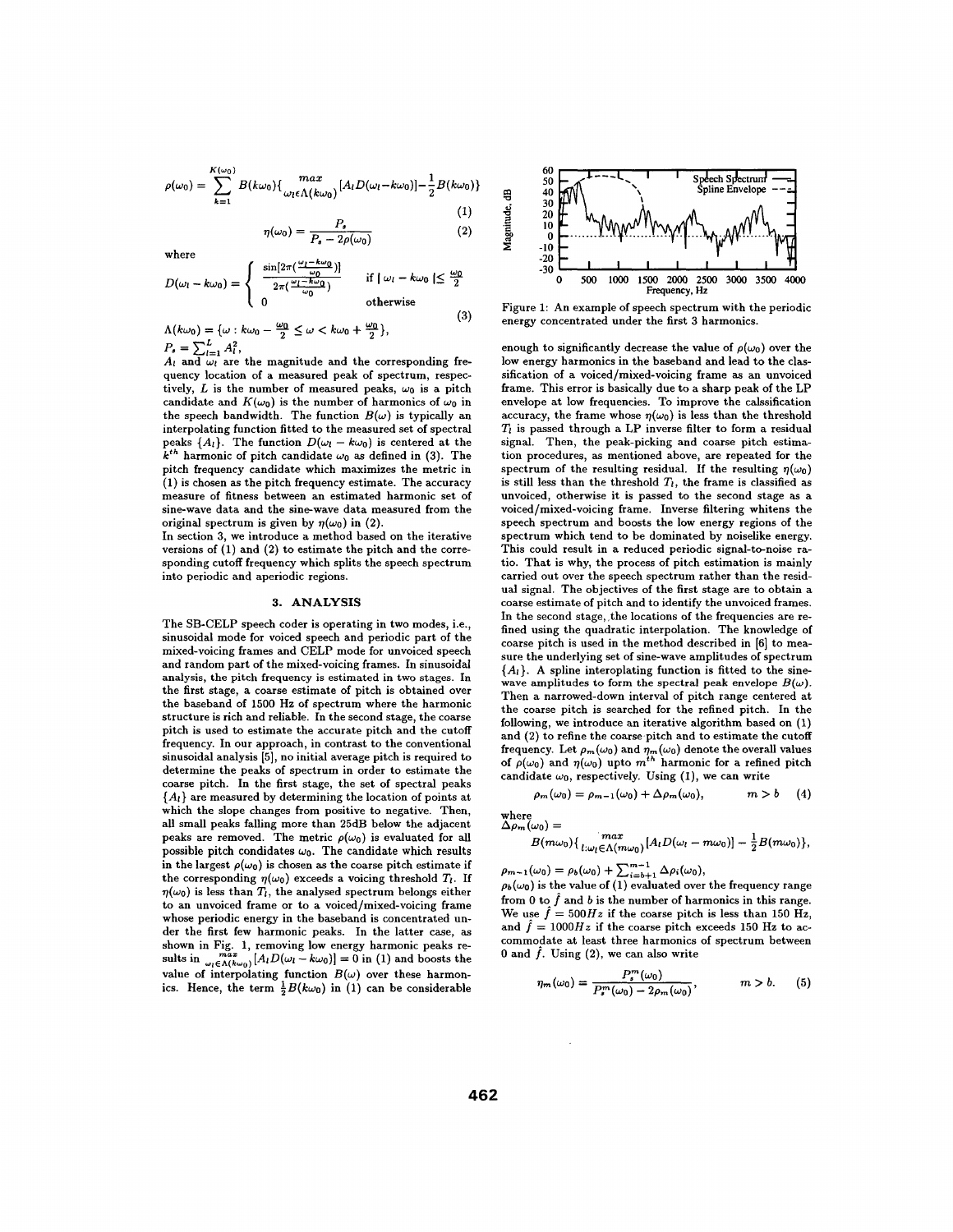where  $P_s^m(\omega_0) = P_s^{m-1}(\omega_0) + \Delta P_s^m(\omega_0),$  $P_s^{m-1}(\omega_0) = P_s^b + \sum_{i=b+1}^{m-1} \Delta P_s^i(\omega_0),$  $P_s^b = \sum_{[l:\omega_l \in \lambda(\hat{f})]} A_l^2,$  $\Delta P_s^i(\omega_0) = \sum_{\{l: \omega_l \in \Lambda(i\omega_0)\}} A_l^2, \qquad b < i \leq m,$ 

 $\lambda(\hat{f})$  indicates the frequency range from 0 to  $\hat{f}$ . The iterative algorithm starts by computing  $\rho_b(\omega_0)$  and the corresponding  $\eta_b(\omega_0)$  over the region of spectrum specified by  $\lambda(\hat{f})$ . These computations are carried out for all refined pitch candidates  $\omega_0$  within a short frequency range centered at the coarse pitch and denoted by *92.* The iteration stops for the candidates whose corresponding  $\eta_b(\omega_0)$  is less than a threshold denoted by  $T_h$ . If  $\eta_b(\omega_0)$  falls below  $T_h$  for all candidates in  $\Re$ , then the candidate yielding the largest  $\rho_b(\omega_0)$ is chosen as the refined pitch and the cutoff frequency is set at its minimum level given by  $\hat{f}$ . In fact, these frames are classified as mixed-voicing frames with poor harmonic structure. The iteration continues beyond the region  $\lambda(\hat{f})$ for each candidate  $\omega_0$  within  $\Re$  which results in  $\eta_b(\omega_0) > T_h$ , as follows:

- $m^{th}$  Iteration: Starting with  $m = b + 1$ ,  $\rho_{m-1}(\omega_0) =$  $\rho_b(\omega_0)$ ,  $P_s^{m-1}(\omega_0) = P_s^b$  compute  $\rho_m(\omega_0)$  in (4) and  $\eta_m(\omega_0)$  in (5).
- $\bullet$  Iteration Stopping Condition: Stop the iteration when  $\eta_m(\omega_0)$  falls under the threshold  $T_h$  and record the corresponding value of *m.*

The pitch candidate  $\omega_0 = \omega^*$  maximizing  $\rho_m(\omega_0)$  is declared **as** the refined pitch. Let *m\** denote the value of *m*  recorded for  $\omega^*$ . The frequency range from zero to the end of the harmonic region  $\Lambda(m^*\omega^*)$  is declared as the periodic part of spectrum, and the remaining frequency range is declared as the aperiodic part of spectrum. The low voicing threshold  $T_l$  is used in the first stage to classify the unvoiced frames and pass the voiced/mixed-voicing frames to the second stage. The high voicing threshold  $T_h$  is used in the second stage to determine the cutoff frequency. By listening to the synthesized speech good values for  $T_l$  and  $T_h$ were determined to be 6dB and lldB, respectively. Fig. 2 represents the sinusoidal analysis stages of SB-CELP after coarse pitch estimation for the speech spectrum depicted in Fig. 2(a). The spline peak envelope fitted to the measured sine-wave amplitudes is also shown in Fig. 2(a). Fig. 2(b) represents different values of  $\rho_m(\omega_0)$  computed in the pitch frequency range. Fig. 2(c) compares  $\eta_m(\omega_0)$  for  $\omega^*$ and 4 pitch candidates immediately before and after  $\omega^*$ . In Fig.  $2(c)$ , the frequency at which the accuracy of fitness  $\eta_m(\omega_0)$  falls down the threshold  $T_h$  indicates the upper cutoff frequency limit for the pitch candidate  $\omega_0$ . The computations of  $\rho_m(\omega_0)$  in (4) and  $\eta_m(\omega_0)$  in (5) are only carried out for pitch candidates in a narrow range centered at the coarse pitch. This range is indicated by the bold line in Fig. 2(b). The refined pitch  $\omega^*$  corresponds to the peak value of  $\rho_m(\omega_0)$  in Fig. 2(b) and results in the highest values for  $\eta_m(\omega^*)$  as depicted by the bold line in Fig. 2(c). The spline peak envelope can be encoded with high accuracy using a high order LP all-pole filter. The resulting high order coefficients can be transferred into the line spectral frequency (LSF) domain by employing the algorithm described in **171.**  However a 10-12 order all-pole filter is enough to prevent the



Figure **2:** Illustration of pitch refining and spectral decomposition stages; the x-axis is the frequency axis in Hz.

serious degradations in the encoded spectral envelope. The CELP algorithm uses a fixed random codebook and the LP peak envelope parameters, obtained in the sinusoidal analysis mode, to encode the random part of speech waveform. The frames classified **as** unvoiced are totally analysed in the CELP mode. These frames are analysed in the time domain to extract the LPC parameters which are then used by the CELP algorithm to encode the unvoiced frames.

#### **4. SYNTHESIS**

The decoder of SB-CELP reconstructs the periodic part of the synthetic speech  $s_p^i(n)$  in frame *i* as

$$
s_p^i(n) = \sum_{l=1}^L a_l^i(n) \cos[\psi_l^i(n)] \tag{6}
$$

where *L* is the greater of the number of harmonics in frames  $i-1$  and  $i, a<sub>i</sub>(n)$  and  $\psi<sub>i</sub>(n)$  are, respectively, the amplitude and the phase evolution functions between the parameter update points at frames  $i - 1$  and  $i$ . Matched harmonic pairs in frames  $i - 1$  and  $i$  are defined as the harmonic frequencies whose absolute difference is less than a threshold.